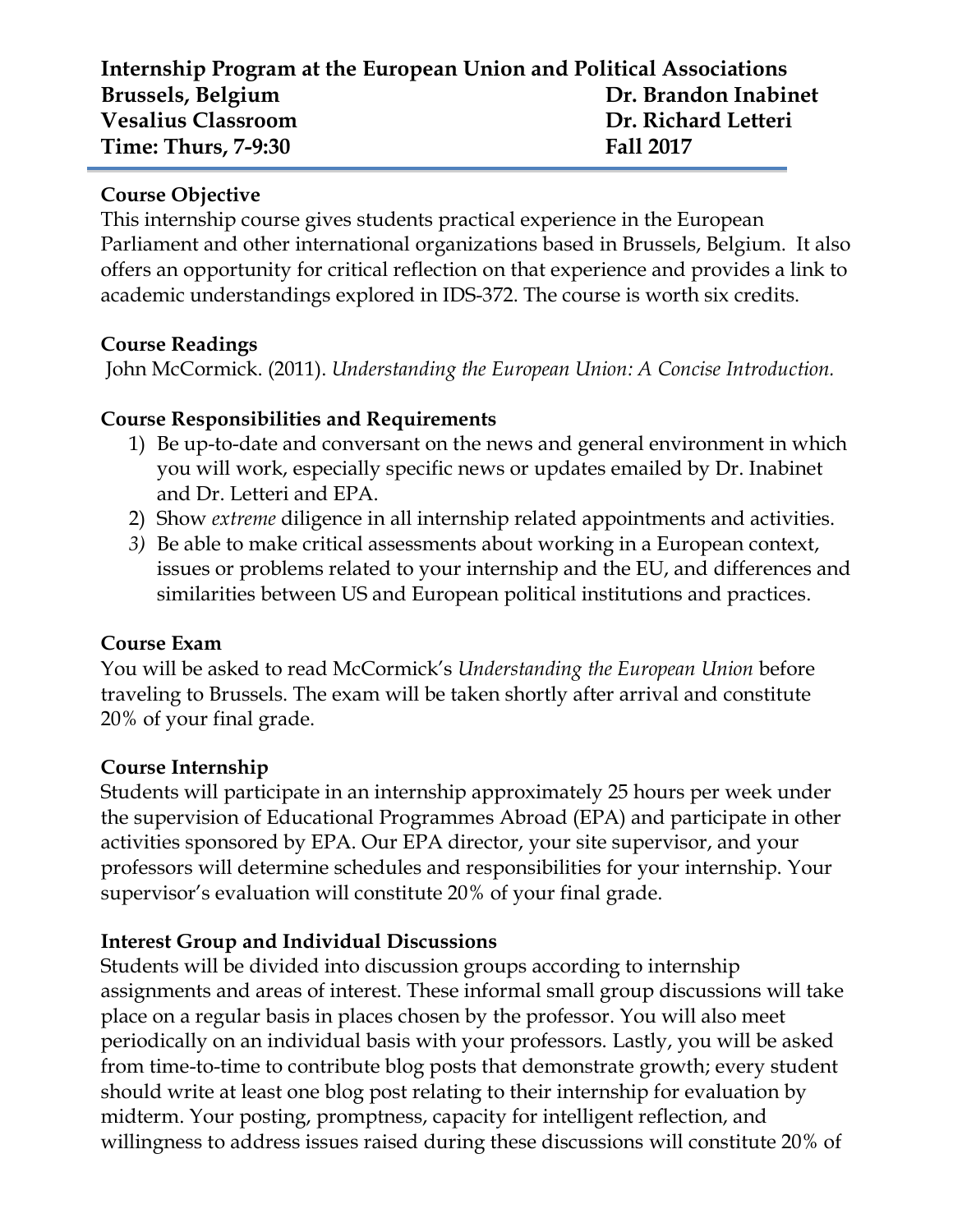your final grade. (See advice below on blogging.)

# **Digital Internship Portfolio & Internship Presentation**

Your digital portfolio will consist of:

- a. a resume showing the student's work at the internship site
- b. a 2-3 page explanation of the institution where you are conducting your internship (its history, responsibilities, functions, goals, etc.) and your internship responsibilities.

This should include a formal paragraph on the organization's history and background, a formal paragraph about its mission or goals, and a formal paragraph about the position you've been given within an organizational structure/hierarchy (titles [and potentially names] of who you report to, who manages your time, how many people in the organization have positions similar to yours). Include a paragraph listing (with some attention to ranking/prioritizing) your learning objectives from the reflection survey at the beginning of the semester and how you accomplished them.

- c. a final evaluation from the worksite supervisor.
- d. a log of the dates and time spent at the worksite along with a description of the duties performed and/or training (in software, technologies, etc.) on those particular days. Each entry should provide a brief description (five sentences) of the activities the intern performed each day
- e. a copy of selections (newsletters, news reports, inner-office memos, videos, translations, etc.) produced by intern during the internship along with a brief description that explains the work the intern did on each entry

A ten-minute presentation on the internship that will be given during the final class meeting. The presentation should give a general explanation of the internship site (see above) and of your internship responsibilities. It should also focus on at least one particular aspect or project of the internship. Your digital internship portfolio and presentation of it will constitute 20% of your final grade each.

## **Tentative Schedule**

- **Weeks 1 - 2:** Friday meeting on August 25 to take the EU exam and discuss internship class requirements and any remaining questions about internship sites. First normal class on August 31 to review EU tests and fill knowledge gaps.
- **Weeks 3 – 7:** Individual and group meetings with Dr. Inabinet to discuss internships, the European Union, European political, social, cultural issues, etc.
- **Week 8:** Class meeting with Dr. Letteri for update for general update on internships.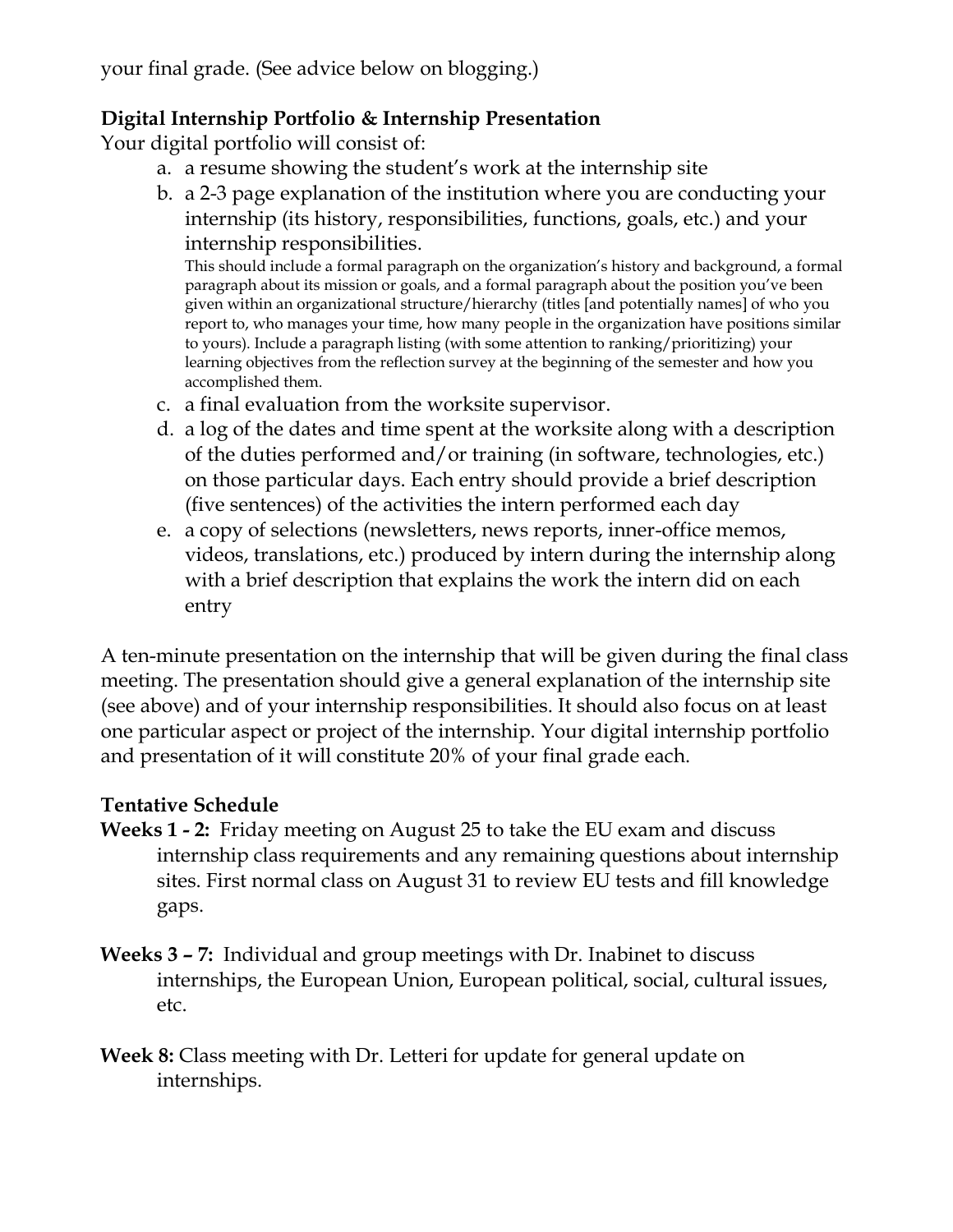**Weeks 9 – 12:** Individual and group meetings with Dr. Letteri to discuss internships, the European Union, European political, social, cultural issues, etc.

#### **Weeks 13-17:** Class meetings to discuss and give final presentations and submit portfolios.

Blogging about your Internship: Please attempt to do all of the following

- 1. Narrative of Experiences: Tell richly layered, true stories about your experiences. Use vivid detail without artificiality (no excessive adverbs, obtuse vocabulary).
- 2. Deep Knowledge of the Institution and Workplace: A clear knowledge of how protocol that affects you came about (historically), becomes instituted in practice (organizationally), and how the culture in your workplace responds (culturally).
- 3. Connections with the Broader Program: Insights from IDS-371, group travel, or independent travel.
- 4. Relevant contemporary political, social, or economic news: Make reference to some world/national/local event or public issue to reflect awareness.
- 5. Cite Relevant Material: You will not have parenthetical or footnotes, so cite your materials using the equivalent of oral citations: "According to a *BBC* report from January of 2012, seventy percent of Europeans say . . ." with links to those materials. A good post will likely have at least a citation per paragraph.
- 6. Be Interesting: Include relevant images of yourself, develop a written persona that is engaging.
- 7. Make a Connection to or Draw a Generalization from another student's posts.

Avoid these common higher-level college writing mistakes:

- 1. Losing Agent-Community Relationship in Voice:
	- *a.* Casual passive constructions: "Things are being learned." Instead, try to think about *who* is doing *what* to *whom, where, when,* and *why.*
	- *b.* Using "I/my/mine" to the extent that the post becomes narcissistic/solipsistic, such as "I think" or "I feel" starting most sentences.
- 2. Vague/non-applicable terms (*without immediate specification*):
	- a. Of sourcing: Some say, many say, experts say, It has been said that
	- b. Of categorizing: All/Every or None/Nobody
	- c. Dead metaphors/clichés
- 3. Grammatical problems:
	- a. Comma splice and run-on sentences
	- b. Punctuation errors (period *inside* quotation marks, for example)
	- c. Correctly italicizing or using quotation marks for various sources.
	- d. Acronyms (other than EU, US, or similar) not spelled out the first time used in each post.
- 4. Insensitive/Inaccurate Descriptors
	- a. Bad geography: America (in reference to the United States), confusing city/region/nations
	- b. Confusing EU details and/or European institutions, processes
	- c. The people (instead of "citizens of  $X$ ," or naming specific social groups)
	- d. Objectifying terms: "The gays/Hispanics/whites" (rather than using as adjectives)
- 5. Terms that diminish the reader (anytime writing could be followed follow with, "you idiot"):
	- a. Clearly, obviously, everyone knows
	- b. As I said before, As already well covered in a previous section/post

*Ideas for Earlier Entries*: How do you decipher the history and mission of the organization? What's in the stated documents or organizational charts versus institutional/cultural perceptions or activities? Who are the "power players" and who gets the work accomplished? Is the workplace formal or informal and by what standards?

*Ideas for Middle Entries:* What issues tend to be most important week after week? What problems tend to recur and do you see mistakes in solving them from your perspective? How do these events affect the daily activities and conversations in the office? How are external media or political groups perceived in the office?